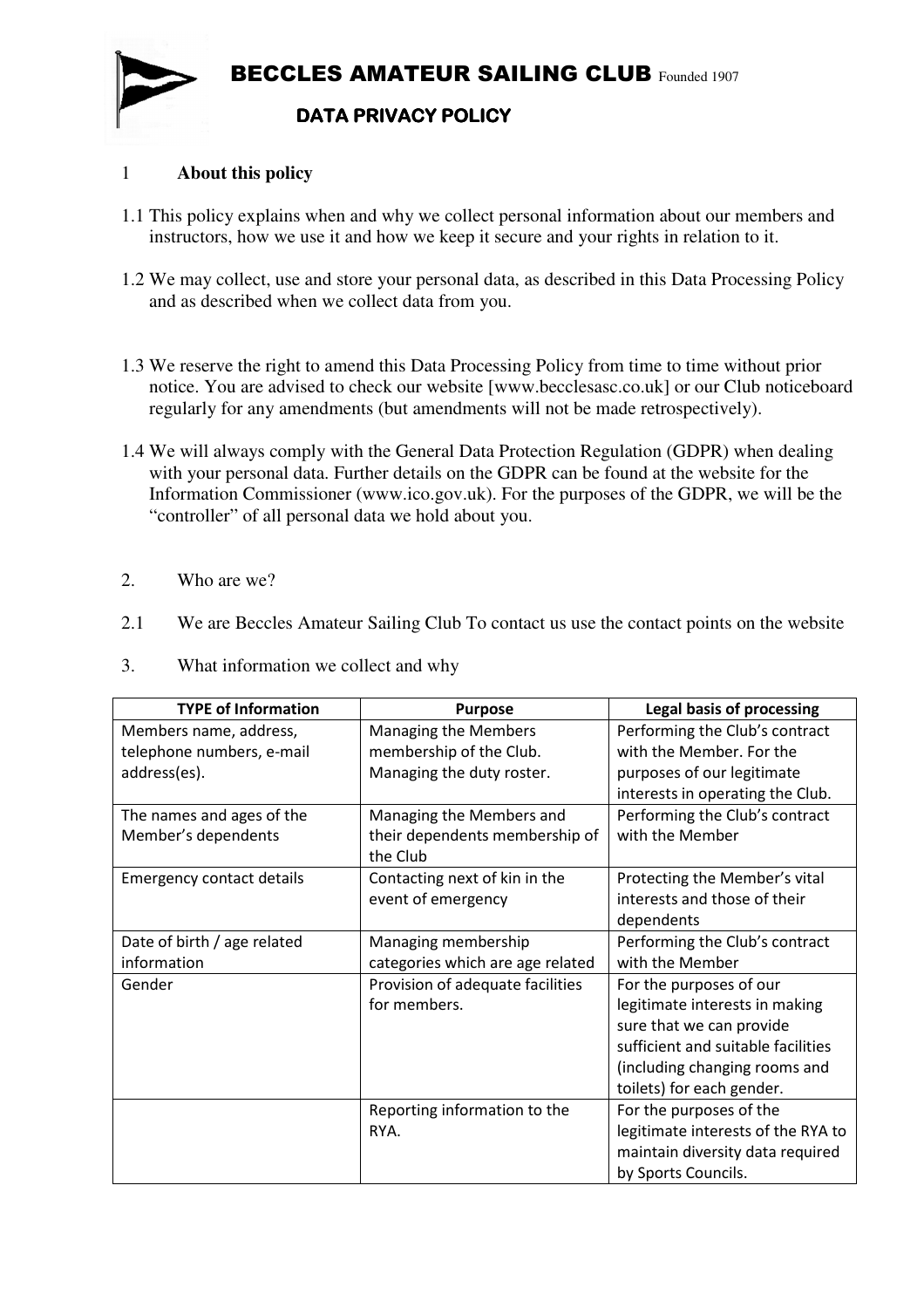

BECCLES AMATEUR SAILING CLUB Founded 1907

## **DATA PRIVACY POLICY**

| The Members name, boat name<br>and sail number                                                                        | Managing race entries and race<br>results. Putting on the Club's<br>website.                                                                                                                                                                  | For the purposes of our<br>legitimate interests in holding<br>races for the benefit of<br>members of the Club.                                                                                                                   |
|-----------------------------------------------------------------------------------------------------------------------|-----------------------------------------------------------------------------------------------------------------------------------------------------------------------------------------------------------------------------------------------|----------------------------------------------------------------------------------------------------------------------------------------------------------------------------------------------------------------------------------|
|                                                                                                                       | Sharing race results with other<br>clubs, class associations, and the<br>RYA, and providing race results to<br>local and national media.<br>Allocating moorings and compound<br>spaces.                                                       | For the purposes of our<br>legitimate interests in<br>promoting the Club.<br>For the purposes of our<br>legitimate interests in operating<br>the Club                                                                            |
| Photos and videos of members<br>and their boats                                                                       | Putting on the Club's website and<br>social media pages and using in<br>press releases.                                                                                                                                                       | Consent. We will seek the<br>Member's consent on their<br>membership application form<br>and each membership renewal<br>form and the Member may<br>withdraw their consent at any<br>time by contacting us by e-mail<br>or letter |
| Members name and email<br>address                                                                                     | Passing to the RYA for the RYA to<br>conduct surveys of members of the<br>Club (and members of other clubs<br>affiliated to the RYA). The surveys<br>are for the benefit of the Clubs<br>(and other clubs) and / or the<br>benefit of the RYA | . For the purposes of our<br>legitimate interests in operating<br>the Club and / or the legitimate<br>interests of the RYA in its<br>capacity as the national body<br>for all forms of boating                                   |
| Instructor's name, address,<br>email addresses, phone<br>numbers and relevant<br>qualifications and/or<br>experience. | Managing instruction at the club.                                                                                                                                                                                                             | For the purposes of our<br>legitimate interests in ensuring<br>that we can contact those<br>offering instruction and provide<br>details of instructors to<br>members.                                                            |

- 4. How we protect your personal data
- 4.1 We will not transfer your personal data outside the Club without your consent.
- 4.2 We have implemented generally accepted standards of technology and operational security in order to protect personal data from loss, misuse, or unauthorised alteration or destruction.
- 4.3 Please note however that where you are transmitting information to us over the internet this can never be guaranteed to be 100% secure.
- 4.4 We will notify you promptly in the event of any breach of your personal data which might expose you to serious risk.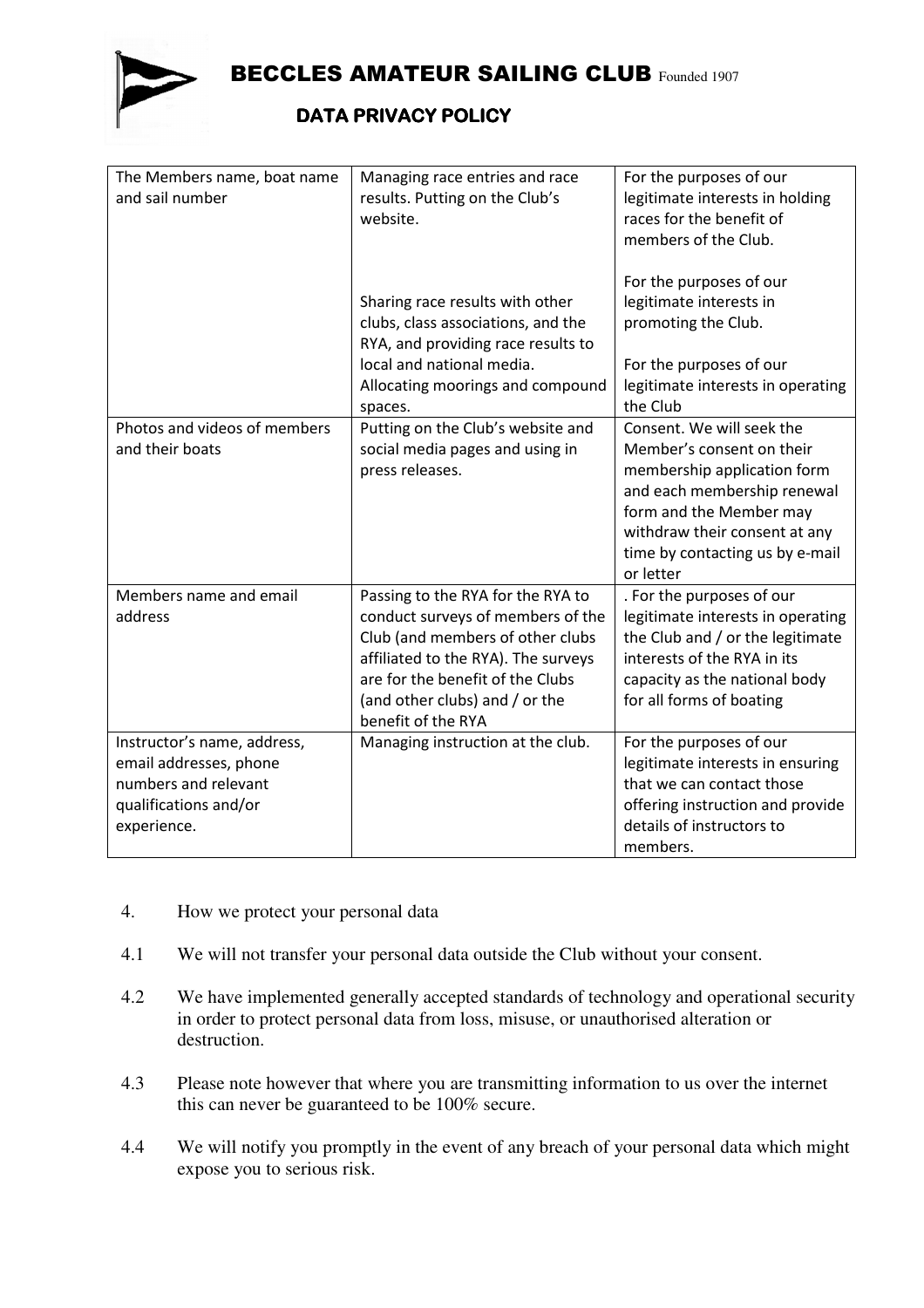

- 4.5 Data Information will only be available to those persons controlling and manipulating the data, other members must request the information from the Data Protection Manager and will only be issued with that information as can be used within the confines of this policy
- 5. Who else has access to the information you provide us?
- 5.1 We will never sell your personal data. We will not share your personal data with any third parties without your prior consent (which you are free to withhold) except where required to do so by law or as set out in the table above or paragraph 5.2 below.
- 5.2 We may pass your personal data to third parties who are service providers, agents and subcontractors to us for the purposes of completing tasks and providing services to you on our behalf (e.g. to print newsletters and send you mailings). However, we disclose only the personal data that is necessary for the third party to deliver the service and we have a contract in place that requires them to keep your information secure and not to use it for their own purposes.
- 6. How long do we keep your information?
- 6.1 We will hold your personal data on our systems for as long as you are a member of the Club and for as long afterwards as is necessary to comply with our legal obligations. We will review your personal data every year to establish whether we are still entitled to process it. If we decide that we are not entitled to do so, we will stop processing your personal data except that we will retain your personal data in an archived form in order to be able to comply with future legal obligations e.g. compliance with tax requirements and exemptions, and the establishment exercise or defence of legal claims.
- 6.2 We securely destroy all financial information once we have used it and no longer need it.
- 7. Your rights
- 7.1 You have rights under the GDPR:
- (a) to access your personal data
- (b) to be provided with information about how your personal data is processed
- (c) to have your personal data corrected
- (d) to have your personal data erased in certain circumstances
- (e) to object to or restrict how your personal data is processed
- (f) to have your personal data transferred to yourself or to another business in certain circumstances.